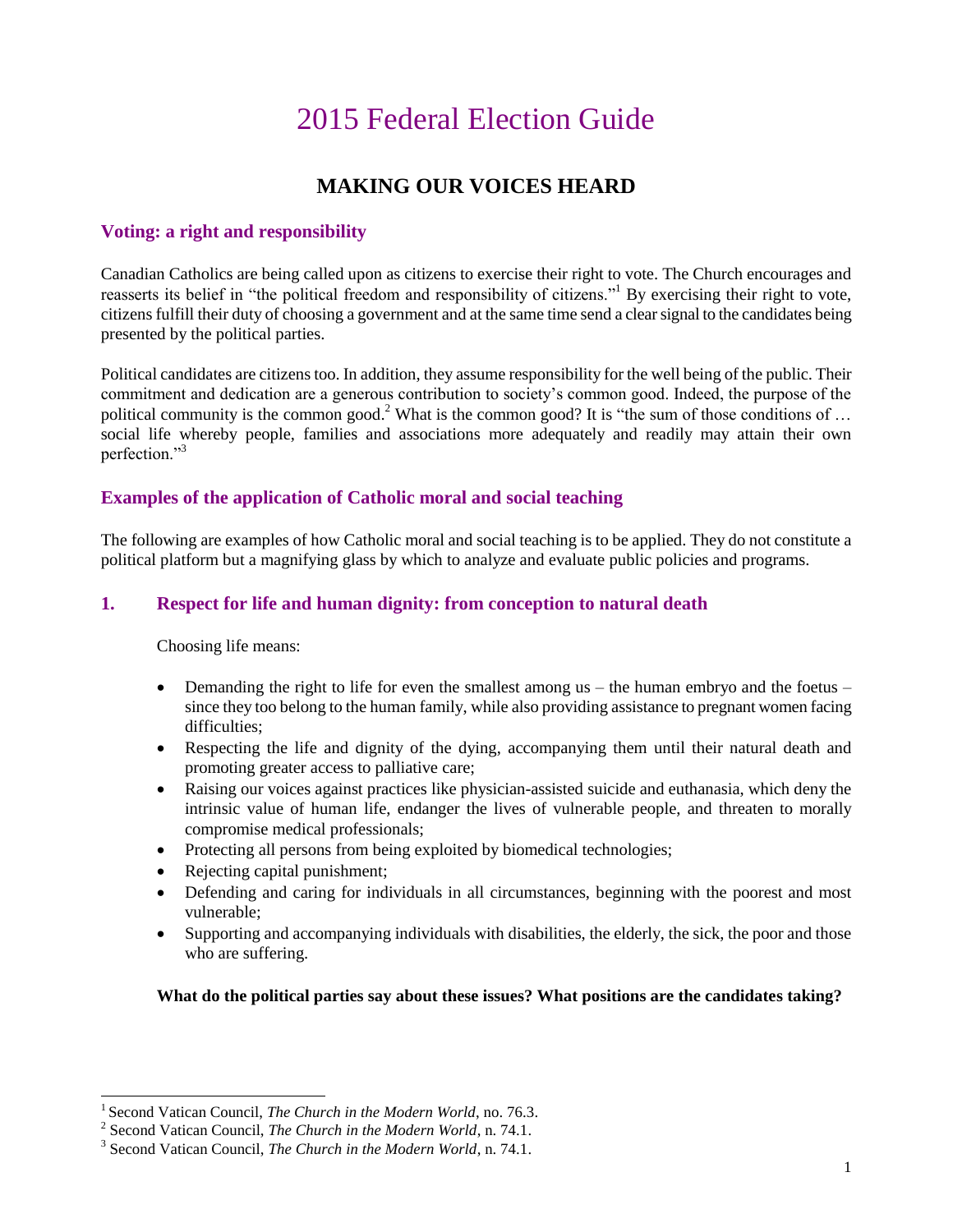# **2. Building a more just society**

The desire to create a more just society includes:

- Ensuring respect for the freedom of conscience and religion of all, in private, public, and professional life;
- Standing in solidarity and dialogue with Indigenous communities, and responding to the Calls to Action from the Truth and Reconciliation Commission by providing adequate funding for Aboriginal education, health and housing;
- Adopting measures to reduce poverty;
- Introducing equitable fiscal policies for companies and individuals;
- Ending excessive, unjustified spending;
- Promoting access to safe, affordable housing for destitute families;
- Coming to the aid of the homeless;
- Fighting child poverty;
- Ensuring a basic income that is sufficient for the basics of food and housing;
- Facilitating access to drinking water for communities that are lacking.

#### **What do the political parties say about these issues? What positions are the candidates taking?**

#### **3. The person and the family**

Promoting the integrity of the person and family includes:

- Promoting a better balance between familial and professional responsibilities;
- Ensuring pay equity between men and women;
- Guaranteeing sufficient basic income for an adequate quality of life;
- Providing access to quality hospital care for all;
- Supporting the reunification of immigrant and refugee families;
- Facilitating the recognition of the skills of immigrants;
- Taking actions against human trafficking;
- Promoting the rehabilitation of criminals through restorative justice and ensuring support for their victims;
- Protecting people from addictions to drugs and gambling.

#### **What do the political parties say about these issues? What positions are the candidates taking?**

# **4. Canada in the world: providing leadership for justice and peace**

Believing in justice and peace includes:

- In developing nations, striving to reduce poverty and hunger and supporting universal primary education and improved health care;
- Choosing policies that promote dialogue leading to peace rather than confrontation among nations;
- Working to eliminate nuclear, chemical and biological weapons, and encouraging strict worldwide controls on the sales of small arms and personal weapons;